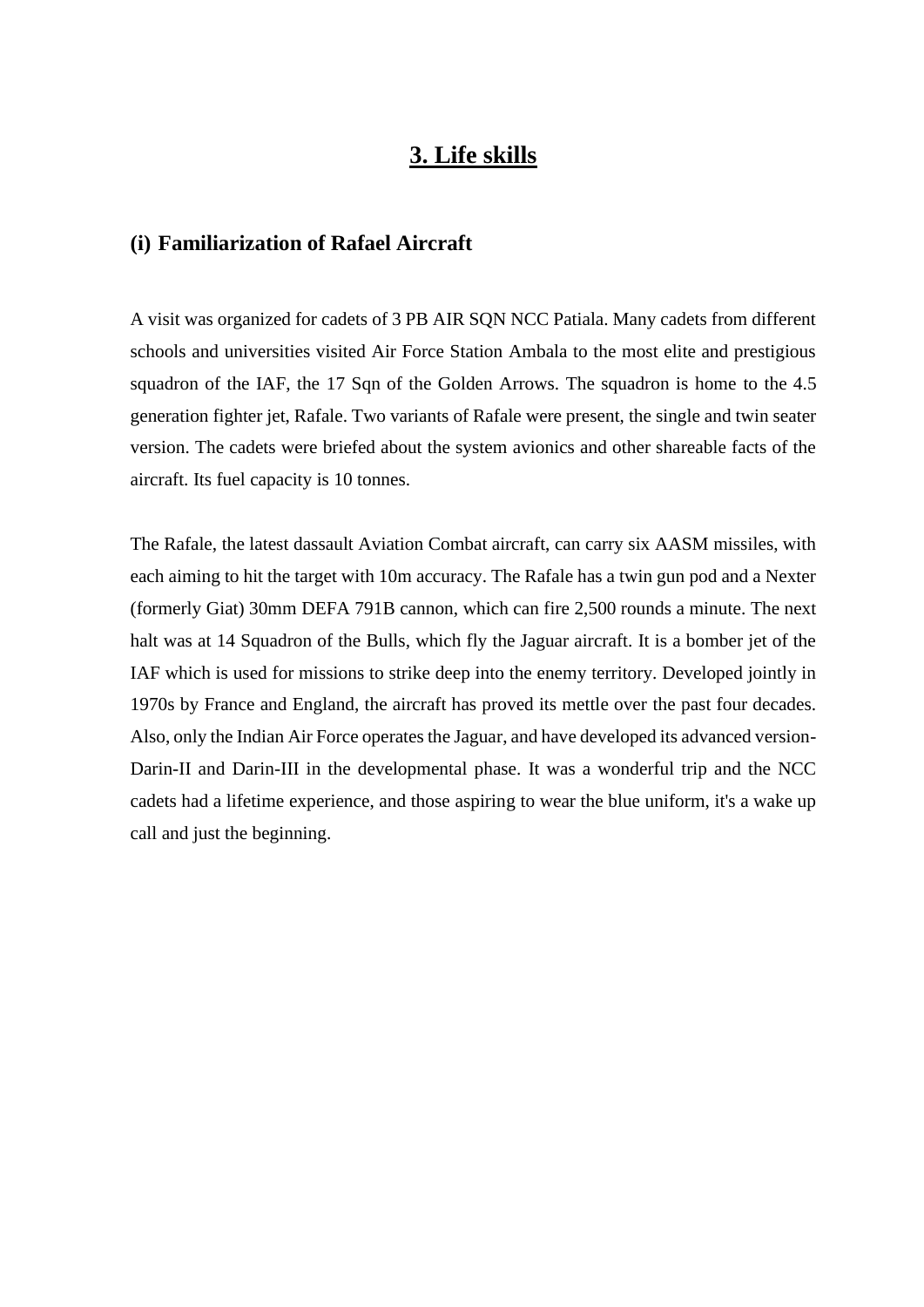

### **FAMILIARIZATION OF RAFAEL AIRCRAFT**



**17-12-2021**





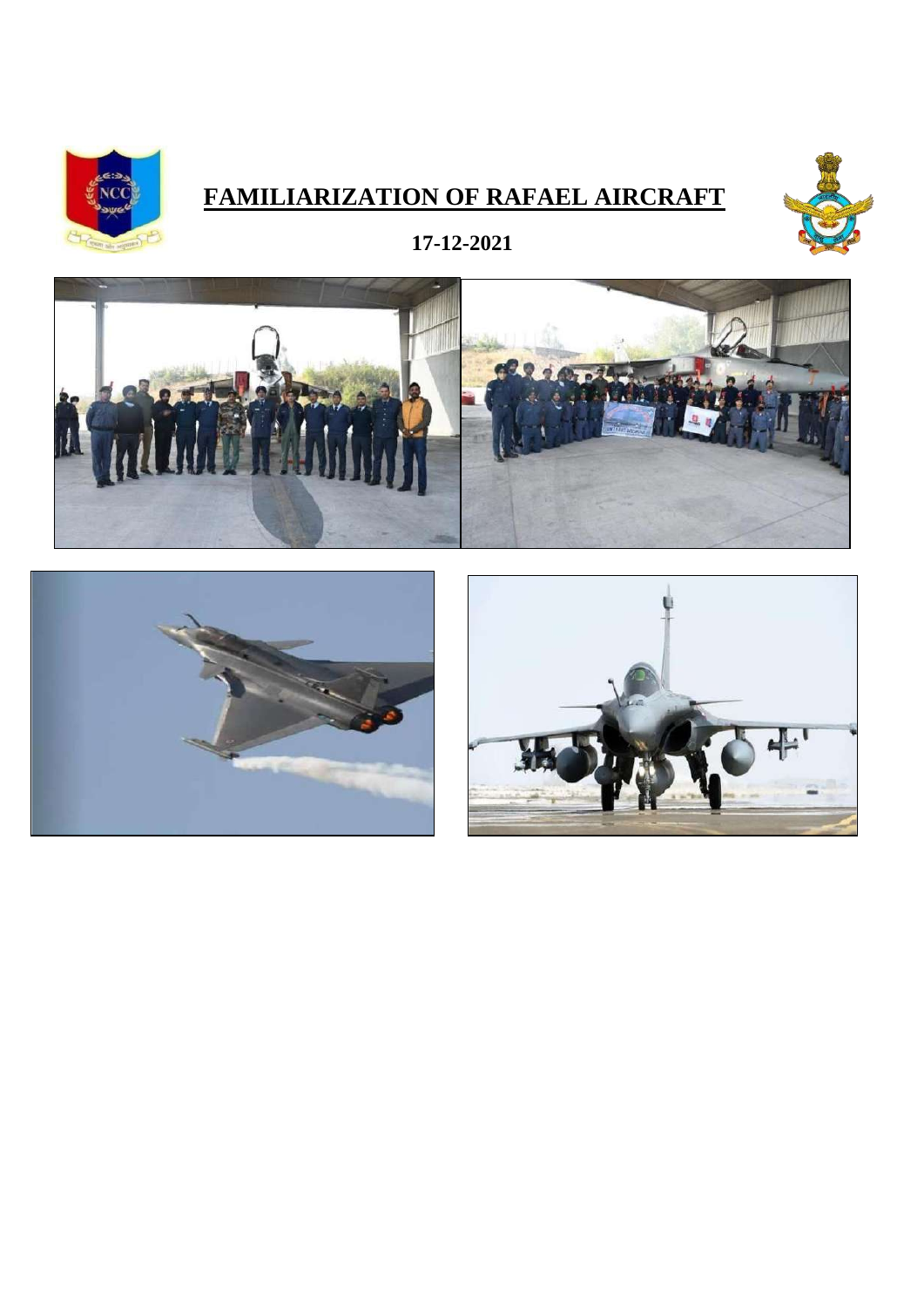- 1. Cdt.GunjotSingh-1900649
- 2. Cdt.ParamjeetKaur-18374128
- 3. Cdt.ArshArora-1800815
- 4. Cdt.KomalpreetKaur-18374107
- 5. Cdt.JagmeetKaur-1900784
- 6. Cdt.GaganjeetKaur-1800829
- 7. Cdt.KaramveerSinghSidhu-1800867
- 8. Cdt.HarshpreetSingh-1801019
- 9. Cdt.ParveenSingh-18374127
- 10. Cdt.Anjali-19374167
- 11. Cdt.ArmanveerSinghGill-1800814
- 12. Cdt.BavneetKaur-1800820
- 13. Cdt.ArvindKaur-1800817
- 14. Cdt.Neesha-1900789
- 15. Cdt.AmandeepSingh-2001186
- 16. Cdt.EshandeepSingh-2001223
- 17. Cdt.ManveerShah-2001272
- 18. Cdt.Ritika-2001325
- 19. Cdt.Ravi-1900792
- 20. Cdt.Shivani-1900750
- 21. Cdt.NavjotSingh2001164
- 22. Cdt.NabhpreetSingh-2001163
- 23. Cdt.RitishSambyal-2001390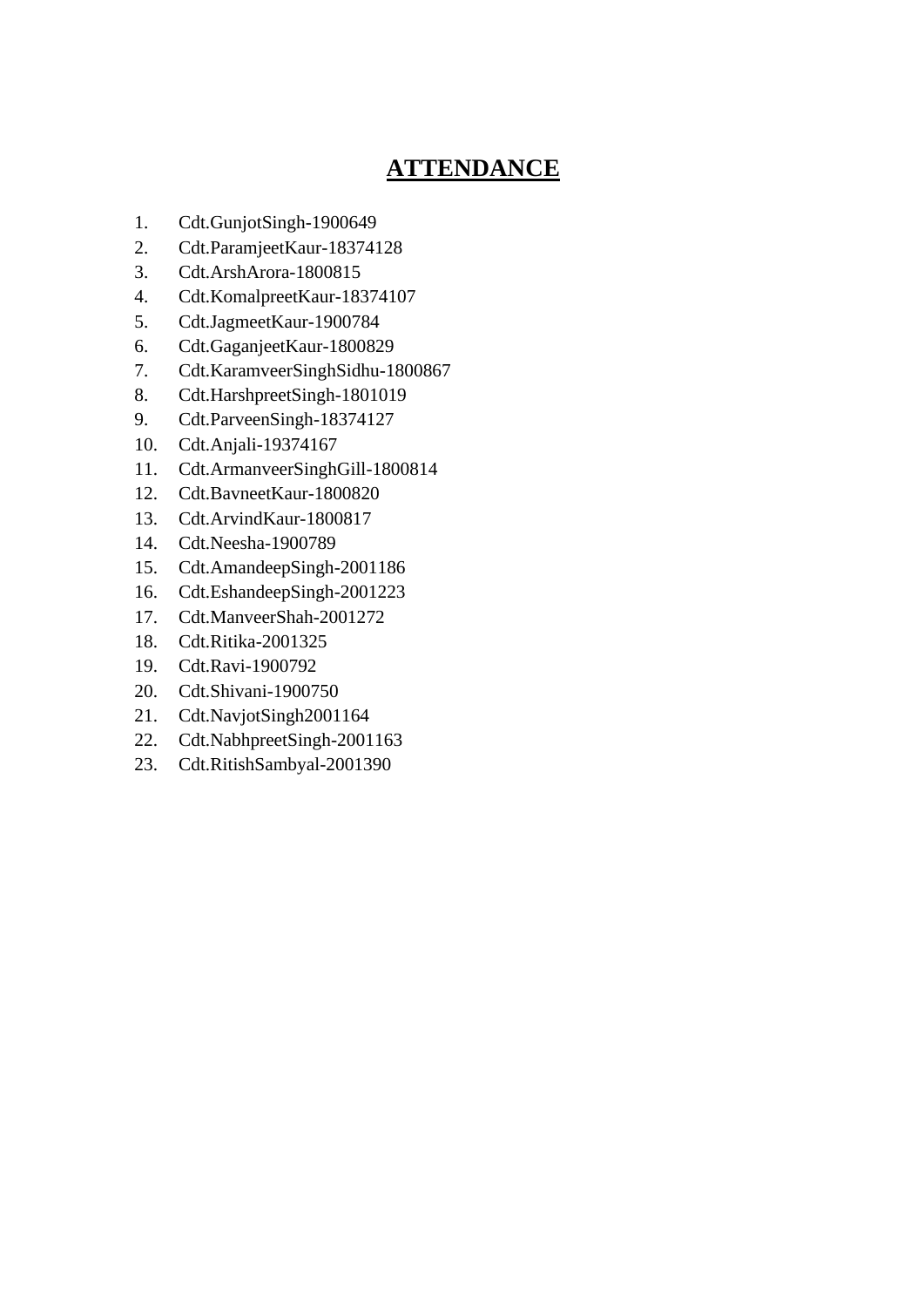#### **(ii) Induction Publicity Exhibition Vehicle Road Drive (Flight Simulator)**

With an aim to reach out to people and attract them to join its coveted ranks, A Publicity Exhibition vehicle Road drive and Career Opportunities in IAF was Organized by 3 PB AIR SQN NCC. Air HQs Team Visited and conducted a Motivational Lecture on SSB. Many Cadets from different colleges and schools visited the exhibition to get insights about The Air Force from the Serving Officers.32 Cadets from BBSBEC attended the exhibition.Cadets, PI staff and Officers were welcomed by energetic Performances by the NCC cadets. The Patriotic song and Dance filled the heart of everyone with pride and enthusiasm.

Wing Commander Ranjan Kumar gave an account of history of Indian Air force and intimated us with the qualities of an Officer. Cadets were also provided with knowledge of different Aircrafts and their origin. Cadets also interacted with him to clear their doubts and be more aware of how selection is done in Indian Air force and what the real on ground work is. It had IPEV (Induction Publicity Exhibition Vehicle) that is meant for encouraging the youth to get acquainted to the IAF as a Career. It had an experience zone where one can discover the thrill of various IAF Activities like sarang aerobatics and flying among others through glastron goggles.

Cadets were also introduced with the Simulator which can be the future Technology that could help in training NCC Cadets. Cadets were shown Models of Aircrafts of the IAF to let them know their basic structure more clearly. Wing commander Ranjan Kumar also encouraged the Cadets and intimated them that IAF is not just a Career but also a way of life.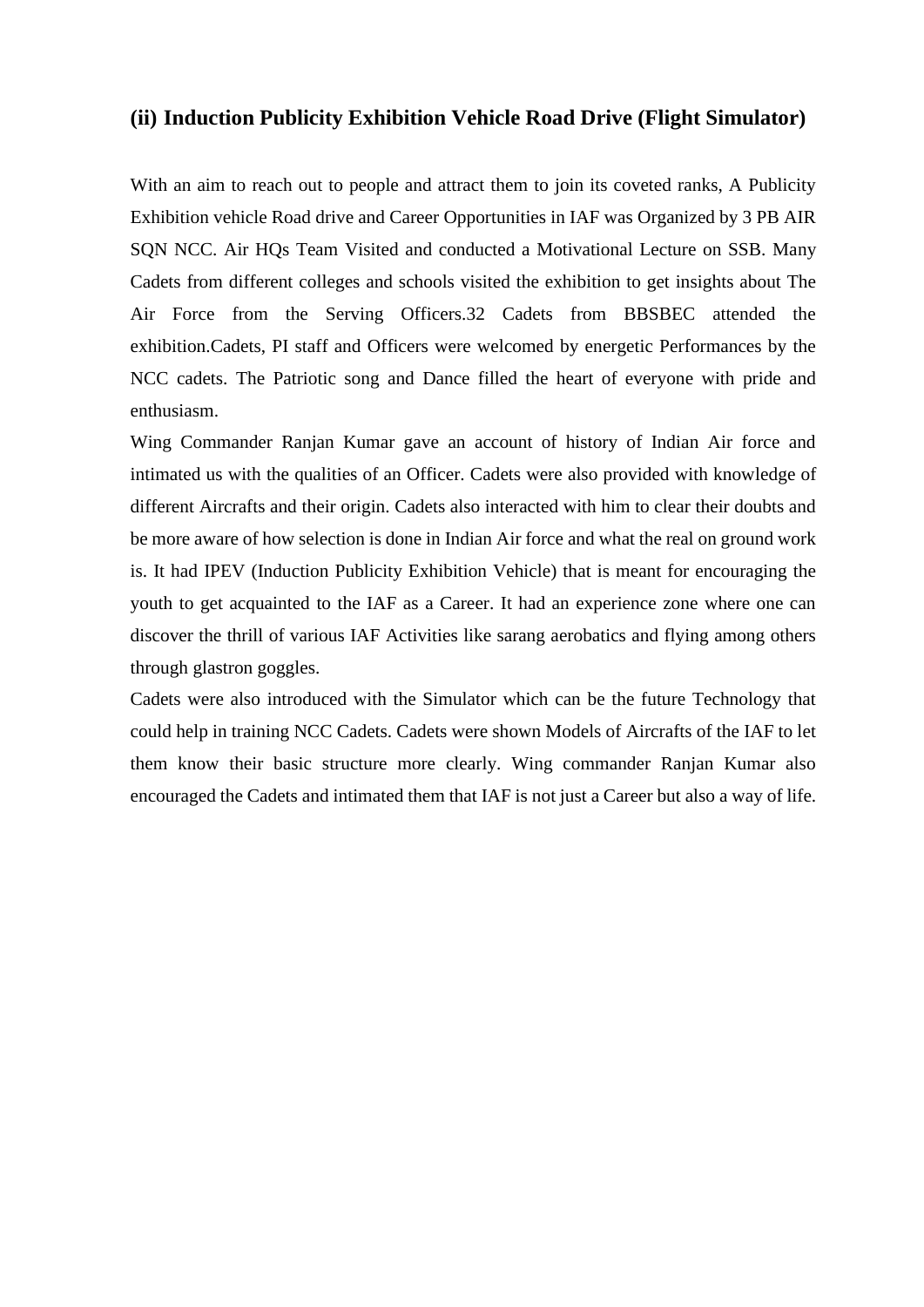



### **Induction Publicity Exhibition Vehicle Road Drive (Flight Simulator)**

**13-12-2021**



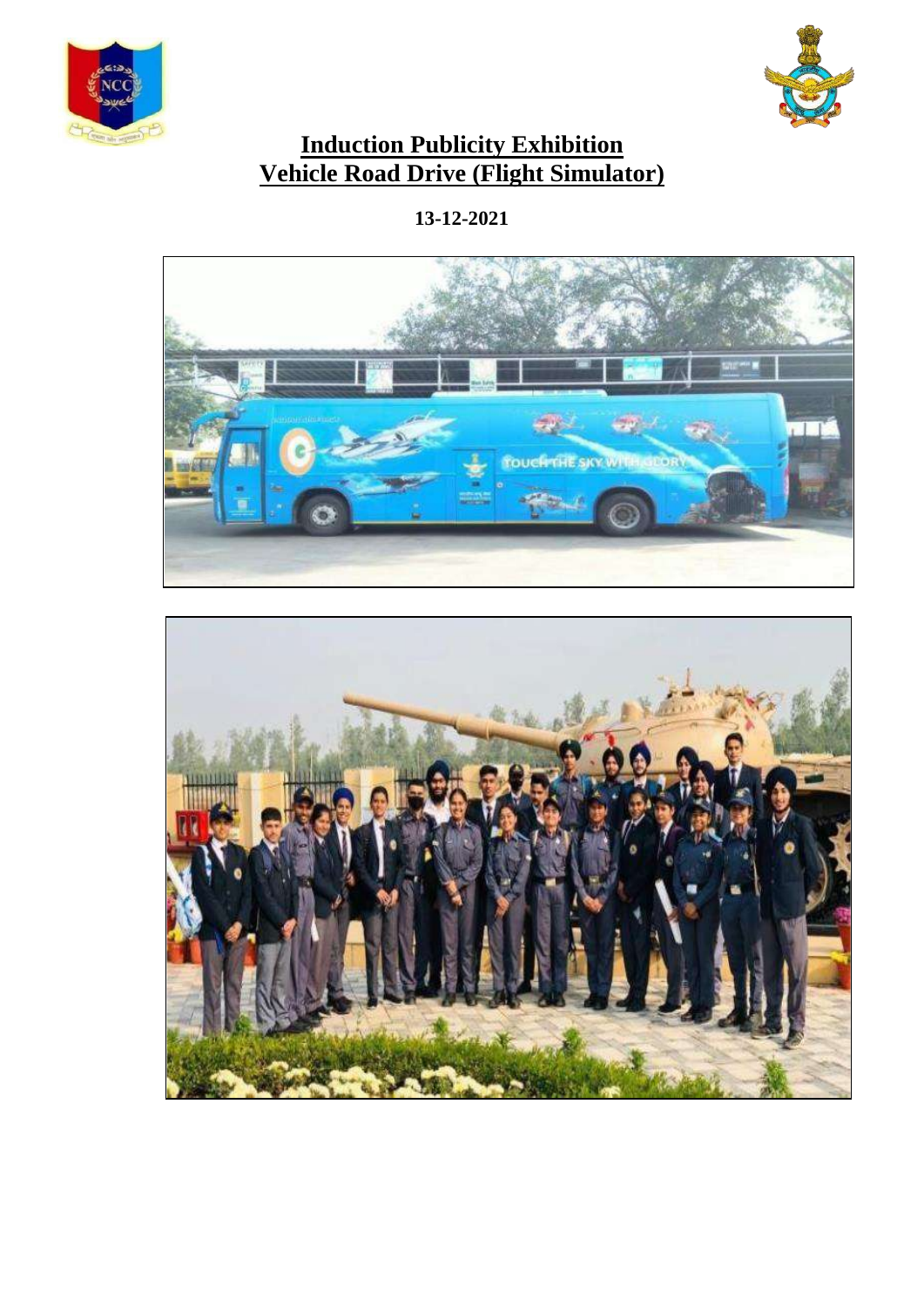- 1. Cdt.GunjotSingh-1900649
- 2. Cdt.ParamjeetKaur-18374128
- 3. Cdt.ArshArora-1800815
- 4. Cdt.JagmeetKaur-1900784
- 5. Cdt.GaganjeetKaur-1800829
- 6. Cdt.HarshpreetSingh-1801019
- 7. Cdt.ParveenSingh-18374127
- 8. Cdt.Anjali-19374167
- 9. Cdt.ArmanveerSinghGill-1800814
- 10. Cdt.BavneetKaur-1800820
- 11. Cdt.Neesha-1900789
- 12. Cdt.AmandeepSingh-2001186
- 13. Cdt.EshandeepSingh-2001223
- 14. Cdt.ManveerShah-2001272
- 15. Cdt.Ritika-2001325
- 16. Cdt.Ravi-1900792
- 17. Cdt.Shivani-1900750
- 18. Cdt.NavjotSingh2001164
- 19. Cdt.NabhpreetSingh-2001163
- 20. Cdt.RitishSambyal-2001390
- 21. Cdt.SukhchainSingh-2001410
- 22. Cdt.HarshpreetSingh-2001241
- 23. Cdt.Vaibhav-2001172
- 24. Cdt.Bikramjeet-2001208
- 25. Cdt.Harman Singh-2001235
- 26. Cdt.SachitChaudhary-2001329
- 27. Cdt.VishalParmar-211090
- 28. Cdt.GurdeepSingh-216503
- 29. Cdt.AmritpalSingh-2001192
- 30. Cdt.AmanKumar-D201296
- 31. Cdt.Girdhar-2001226
- 32. Cdt.SouravSingh-2001341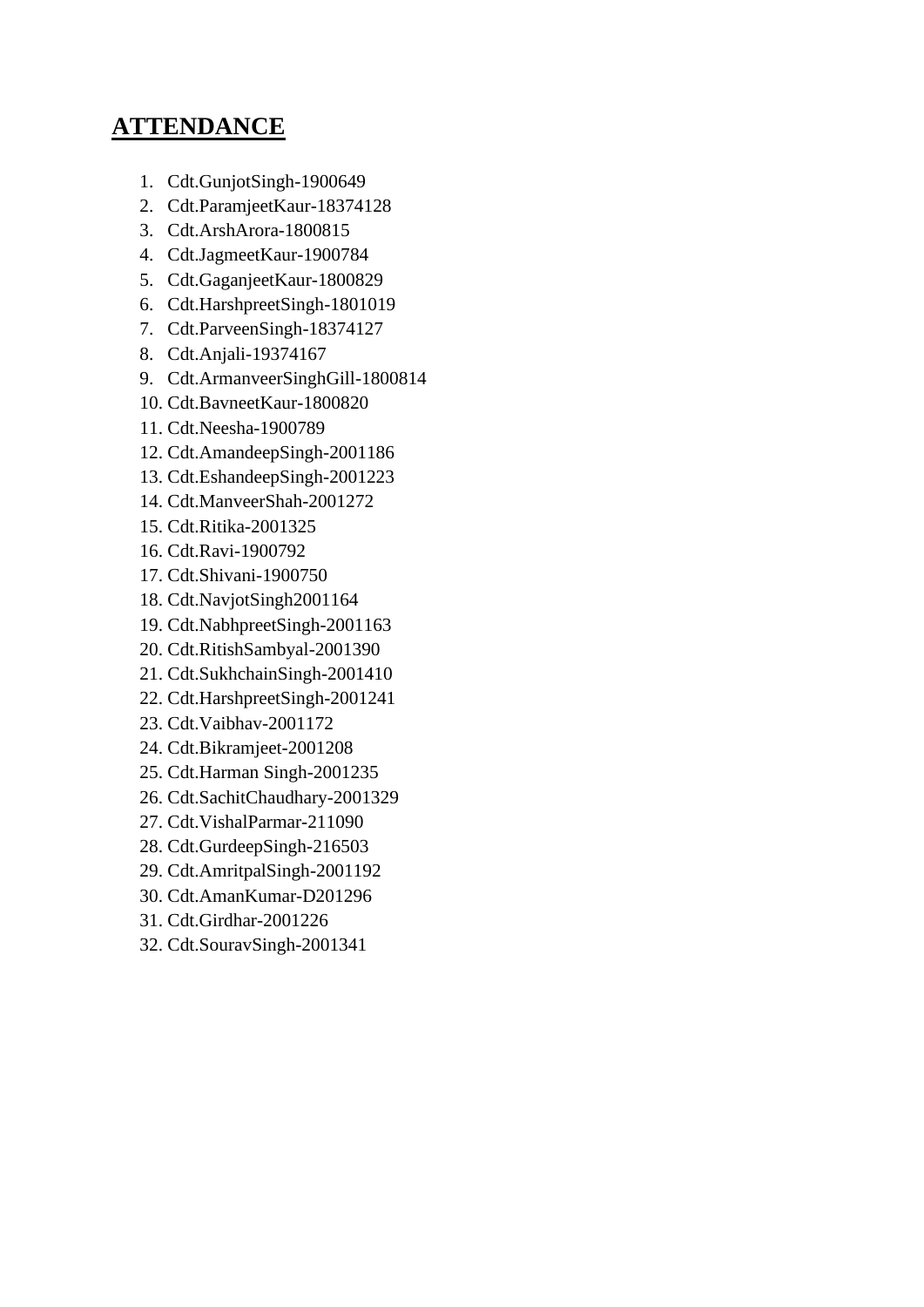#### **(iii) Expert Talk**

An Expert Talk on "Joining Armed forces as a career" was conducted on 25thNov, 2021.The session was delivered by Er. Ankitpal Singh who is renowned Motivational Speaker and Career counsellor of National repute.

He motivated the cadets with his encouraging words and gave them a brief knowledge of how recruitment is done in armed forces. Cadets cleared their doubts about the defense and also got a way to introspect their own-selves in the session which is the best way to improve one's self.

Important Topics like depression, Stage Fear, Dealing with Failures and handling Pressure were talked about and ways to overcome them was discussed. Cadets also talked about the various NCC Camps that they can attend to be the best of the Bests.

He showed us that an Officer is not made just in one day or week. What a person does in his/her daily life is the deciding factor of whether one is fit for defense or not. He said that each one of us should try to be in Defense for at least 5 yrs. in our life because what we learn in the field cannot be learned anywhere else. It was clearly a great session and Cadets got full benefit of attending it.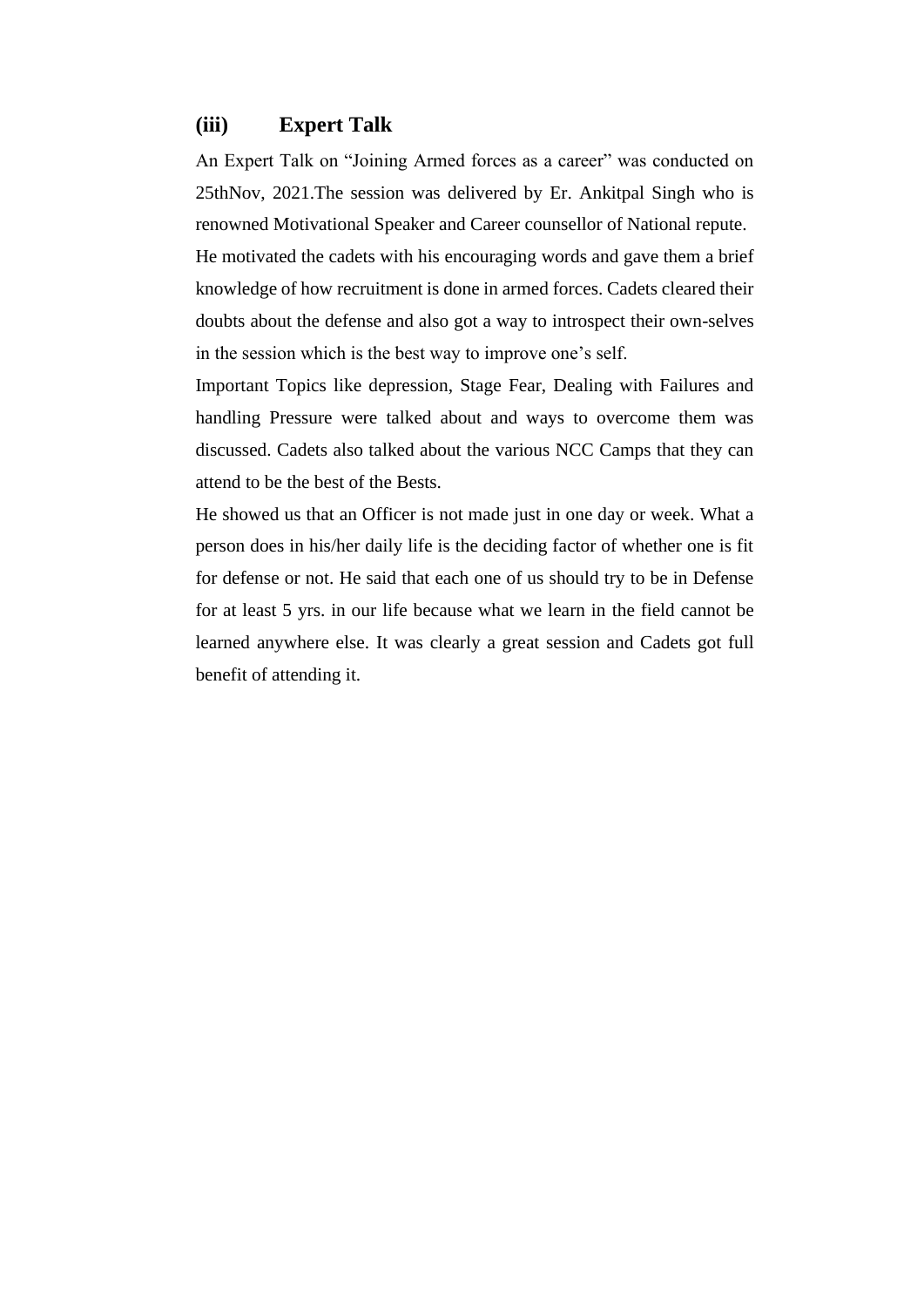

### **EXPERT TALK ON JOING ARMED FORCES**







| 1. | Cdt.GunjotSingh-             |        | 1900649  |  |
|----|------------------------------|--------|----------|--|
| 2. | Cdt.ParamjeetKaur-           |        | 18374128 |  |
| 3. | Cdt.ArshArora-               |        | 1800815  |  |
|    | 4. Cdt.KomalpreetKaur-       |        | 18374107 |  |
|    | 5. Cdt.JagmeetKaur-          |        | 1900784  |  |
| 6. | Cdt.GaganjeetKaur-           |        | 1800829  |  |
|    | 7. Cdt.KaramveerSinghSidhu-  |        | 1800867  |  |
|    | 8. Cdt.HarshpreetSingh-      |        | 1801019  |  |
|    | 9. Cdt.AnuragSrivastav-      |        | 1801011  |  |
|    | 10. Cdt.ParveenSingh-        |        | 18374127 |  |
|    | 11. Cdt.GirdharKumar         |        | 201184   |  |
|    | 12. Cdt.PrinceKumar          |        | 201055   |  |
|    | 13. Cdt.BIKRAMJEETSINGH      |        | 201156   |  |
|    | 14. Cdt.Sauravsingh          |        | 201133   |  |
|    | 15. Cdt.DivyaGautam          |        | 2001221  |  |
|    | 16. Cdt.Cdt.GURKARANSINGH    |        | 201173   |  |
|    | 17. Cdt.HarshpreetSingh      | 201110 |          |  |
|    | 18. Cdt. Aditi Kahar         |        | 205008   |  |
|    | 19. Cdt.AkashKumarprasad     | 201199 |          |  |
|    | 20. Cdt.AnkurKumar           |        | 192015   |  |
|    | 21. Cdt.kulveerkaur          |        | 191170   |  |
|    | 22. Cdt.MANPREETSINGH 201217 |        |          |  |
|    | 23. Cdt.AdarshRaj            |        | 201158   |  |
|    |                              |        |          |  |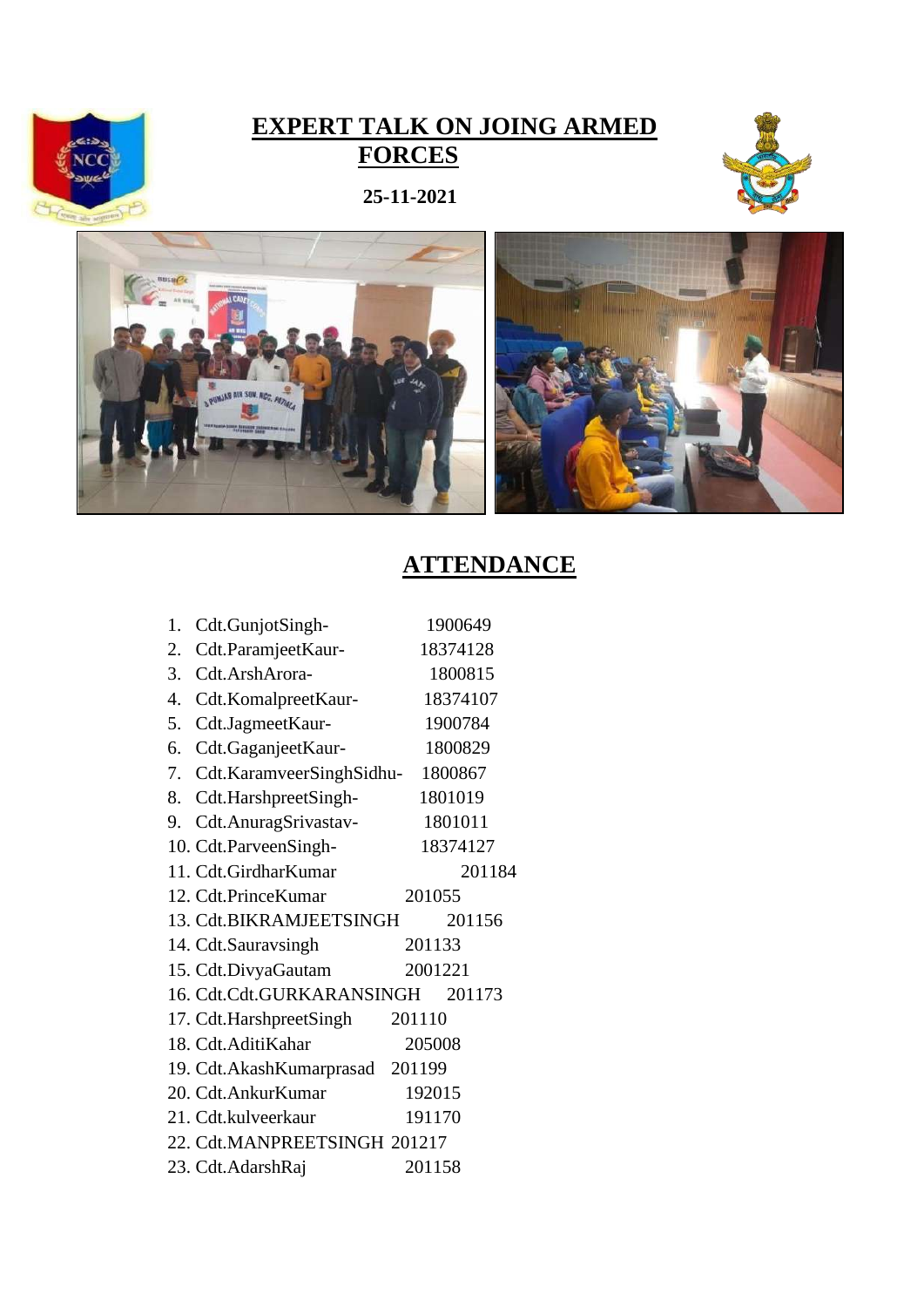| 24. Cdt.SukhchainSingh         | 2001410 |
|--------------------------------|---------|
| 25. Cdt.Rinkidogra             | 203312  |
| 26. Cdt.AmritpalSingh          | 201081  |
| 27. Cdt. Vikash Kumar          | 192082  |
| 28. Cdt.HarmanSingh            | 201030  |
| 29. Cdt.SajadAhmadLone         | 183050  |
| 30. Cdt.PravinKumar            | 201021  |
| 31. Cdt.MandeepKaur            | 216506  |
| 32. Cdt.HarjitSingh            | 201089  |
| 33. Cdt.SURAJBHANSINGH         | 192057  |
| 34. Cdt.PrabhvijenderSingh     | 211208  |
| 35. Cdt. Ankit Kumar Yadav     | 201259  |
| 36. Cdt. Vishal Kumar          | 201018  |
| 37. Cdt.DILSHADAHMAD           | 201015  |
| 38. Cdt.HarpreetKaur           | 1804778 |
| 39. Cdt.RohitKumar             | 201135  |
| 40. Cdt.SharandeepSingh        | 201109  |
| 41. Cdt. Akash Kumar           | 191195  |
| 42. Cdt.Sudhanshuranjan        | 201247  |
| 43. Cdt.RohitKumar             | 201135  |
| 44. Cdt.SAURAVVERMA            | 213014  |
| 45. Cdt.ABHAYKUMAR             | 201054  |
| 46. Cdt.RahulTiwary 201022     |         |
| 47. Cdt.Harjotkaur 216109      |         |
| 48. Cdt.Jashanpreet 216518     |         |
| 49. Cdt.Ritish Sambyal 2001390 |         |
| 50. Cdt.Neesha                 | 1900789 |
|                                |         |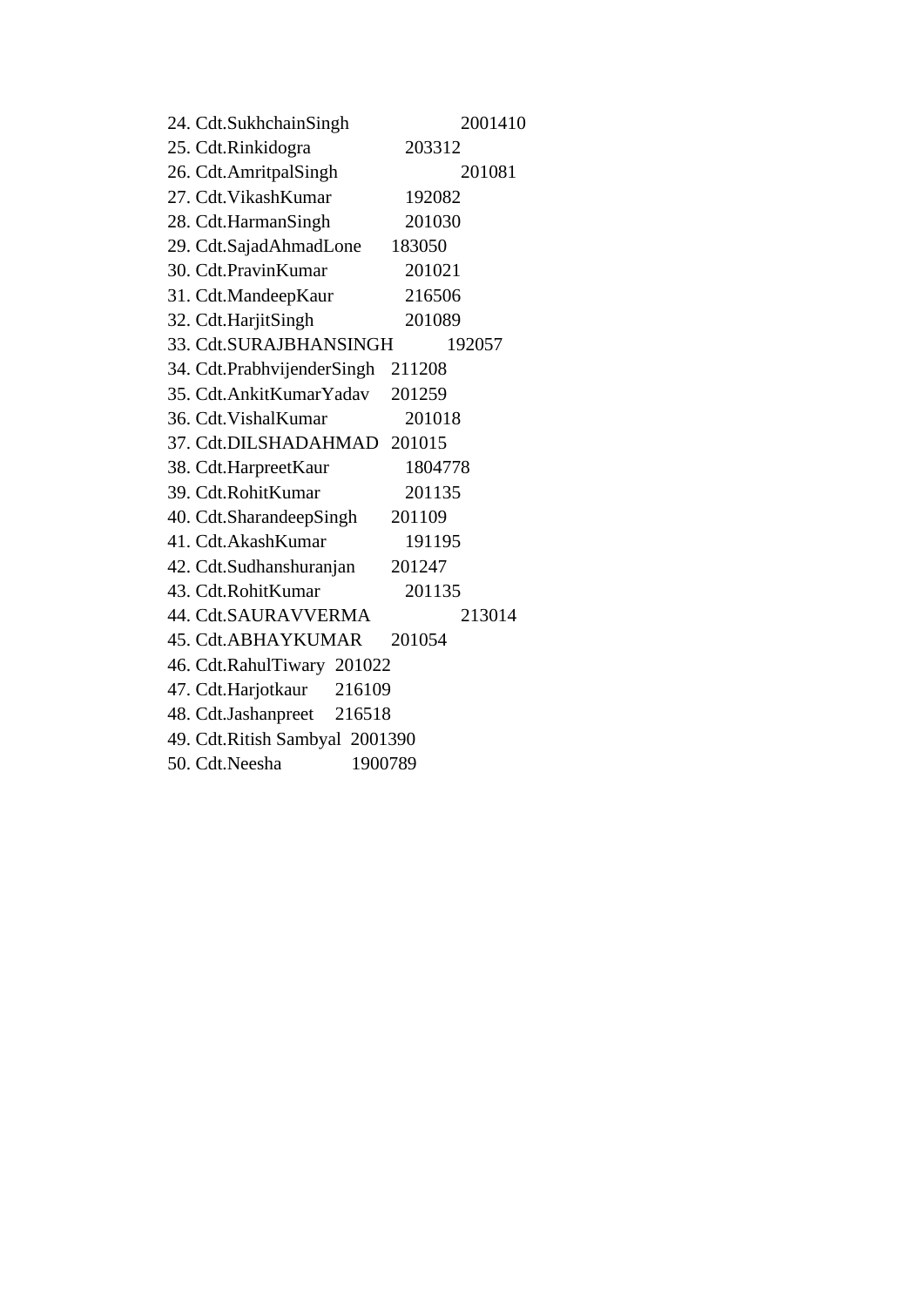#### **(iv) Aircraft Flying Training**

After a gap of five years, the NATIONAL CADET CORPS (NCC)'s group headquarters here has revived the flying training activity for its air wing cadets.

On Monday, 22.11.2021, a batch of 4 cadets undertook the enthralling experience of flying in a twin-seater 'Pipistrel VIRUS SW 80 Microlite'aircraft which was flown from air strip of the Aviation Club, Patiala.

The group captain Rajesh Sharma, the commanding officer and his team played a key role in our flying training."We addressed all issues related to aircraft maintenance and carried out necessary tests for ascertaining itsserviceability before using it again for flying. Now, the aircraft was in perfect condition for flying."

After all this all Cadets were taught with all the primary and the secondary controls of the aircraft. Then the interior of the aircraft was shown to us which includes display, controls and other parts. Cadets got a flying experience and got know how exciting and full of responsibility this job is. The NCC authorities feel that if the cadets get flying experience at an stage they would be motivated to join the INDIAN AIR FORCE or, for the matter, the Indian armed forces in future.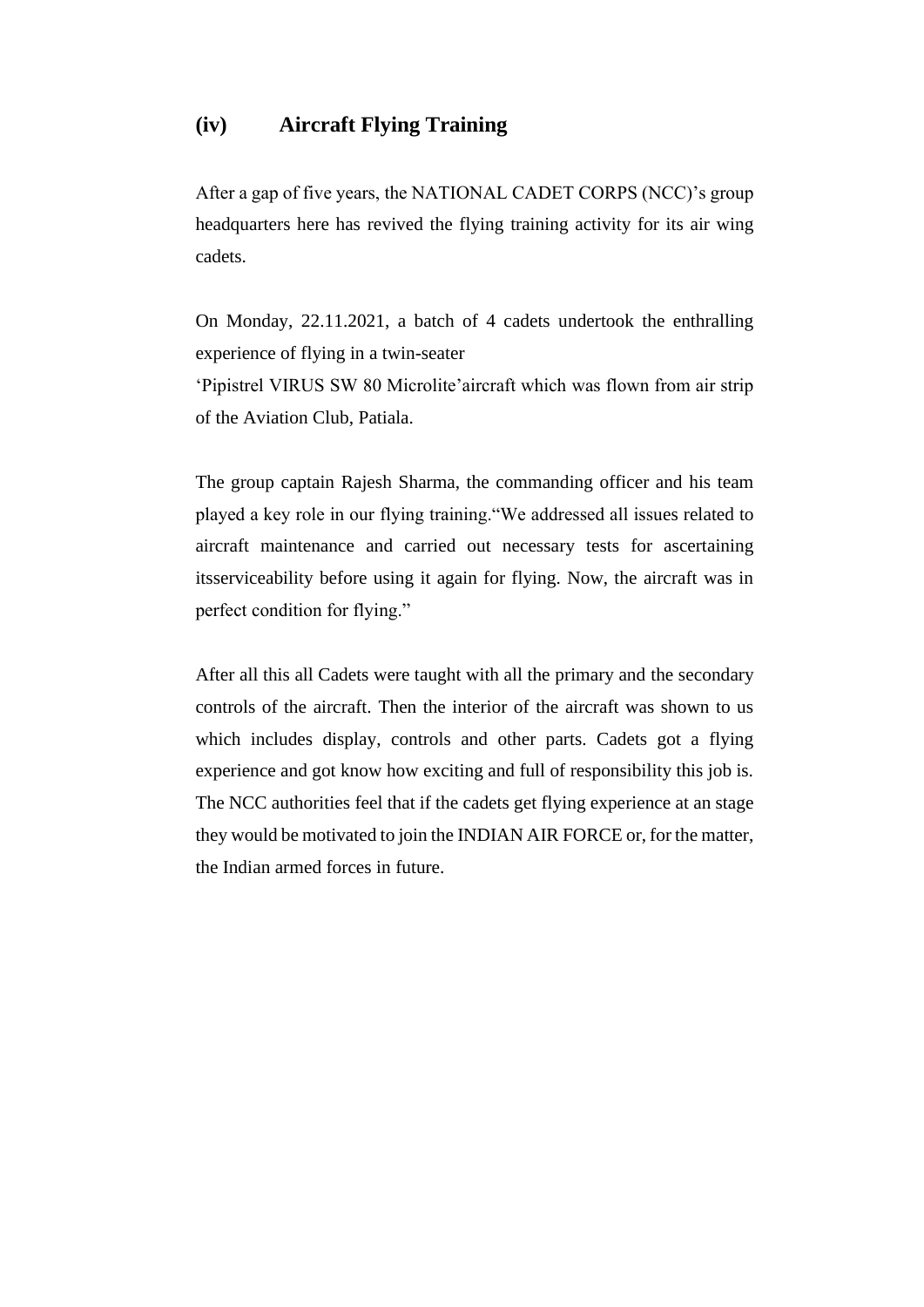## **AIRCRAFT FLYING TRAINING**

**22-11-2021**





- 1. Cadet Lovepreet Singh:- 1900885
- 2. Cadet Navjot Singh:- 2001164
- 3. Cadet Ritish Sambyal:- 2001390
- 4. Cadet Amandeep Singh:- 2001186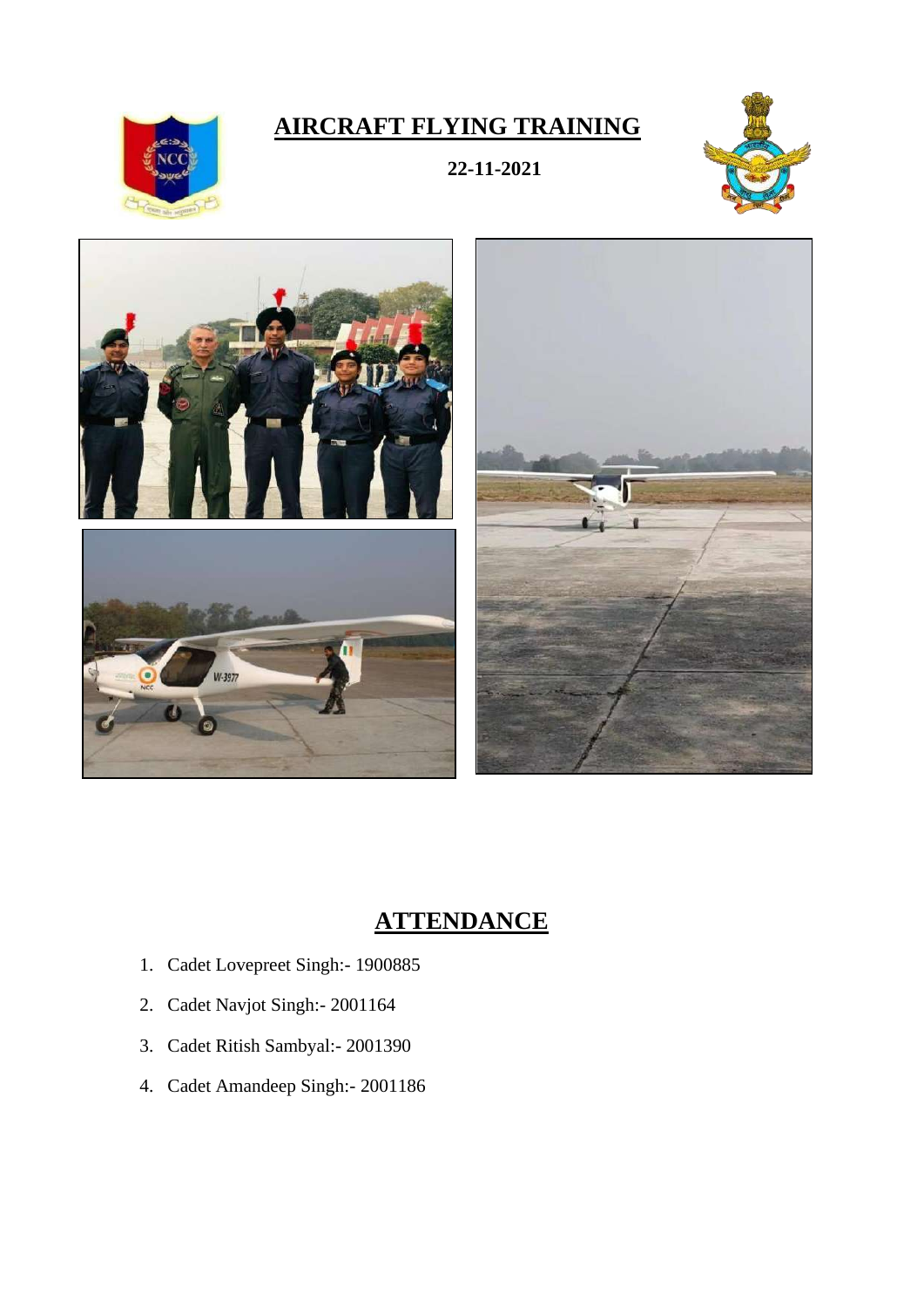#### **(v) Aircraft Flying training**

Flying is one the part of the NCC training activities through which Cadets get to know about the Aircrafts. The hands-on experience makes it easier to get to know about the process of flying. On  $15<sup>th</sup>$  Nov, 2021. Cadets got the opportunity to the fly the aircrafts VIRUS SW80, Given the Chance by NCC. The Commanding officer Group Captain Rajesh Sharma Was Explaining every minute details and procedure for the plane to fly. Cadets said that initially when the aircraft started it was just normal but later when it took its speed and left the ground, Cadets felt thrilled.

The view outside was beautiful. The roads, buildings were looking so tiny that it looked like a toy city. It was one of the most memorable experiences of their life. Cadets specially want to express their gratitude to commanding officer/group captain Rajesh Sharma and all the Unit instructors of their unit who supported them throughout.

- 1. Cadet Nabhpreet singh :- 2001163
- 2. Cadet Eshandeep Singh :- 2001223
- 3. Cadet Ravi :- 1900792
- 4. CadetLovepreet Singh :- 1900885
- 5. Cadet Neesha :- 1900789
- 6. Cadet Shivani :- 1900750
- 7. Cadet Ritika :- 2001325
- 8. Cadet Lovepreet kaur :- 19355103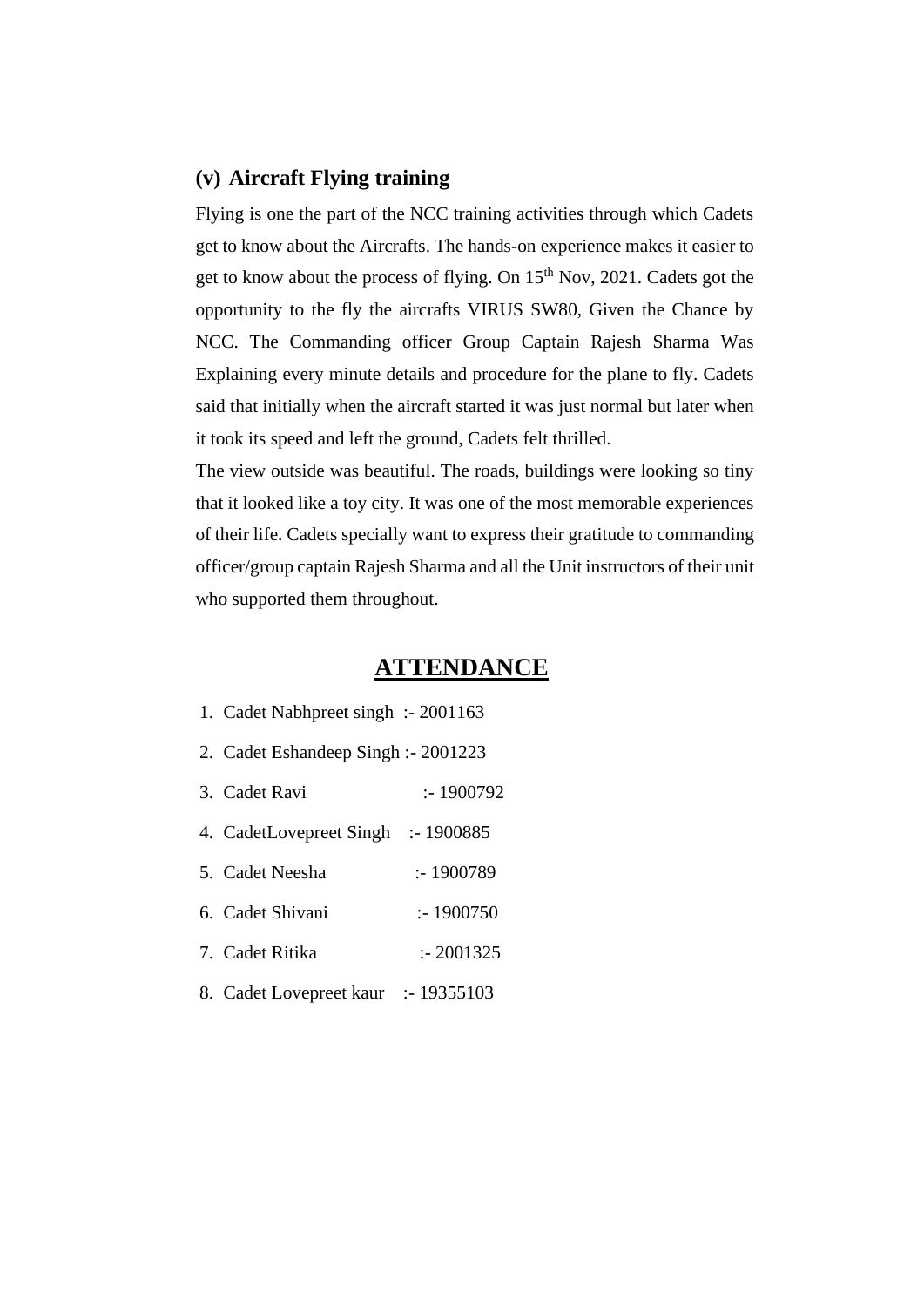

# **FLYING EXPERIENCE VIRUS SW80 AIRCRAFT**



# **1 5-1 1-2021**





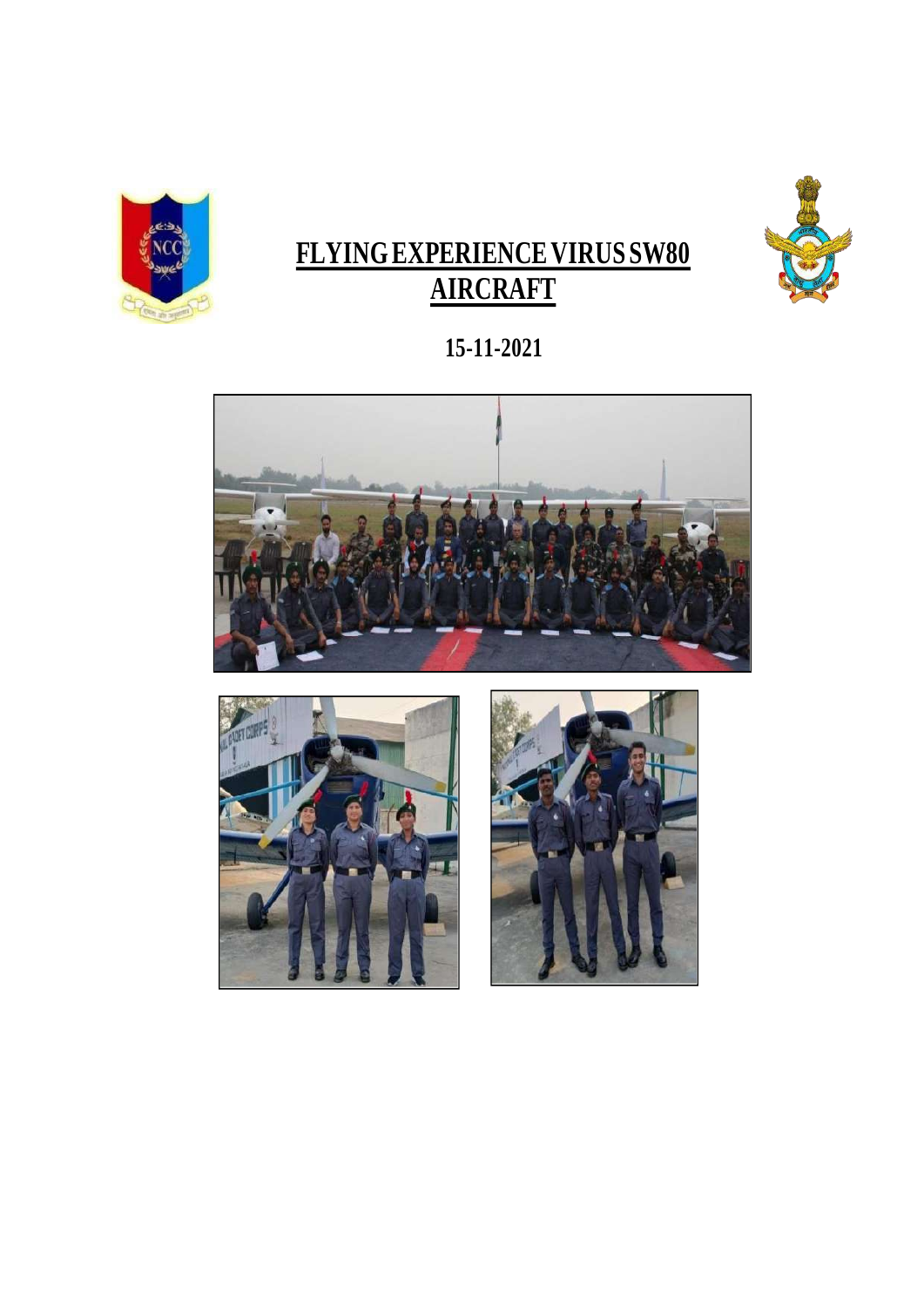#### **(vi) Military Equipment Display**

Military Equipment Display was organized by 3PB AIR SQN NCC. Almost 1000 – 1500 students from various universities and schools including 25 cadets from BBSBEC were shown a myriad array of military equipment in a dynamic display involving thunderous tanks, armored vehicles communication equipment, small arms etc. which mesmerized the young citizens.

This gave visitors a rare opportunity to see how the Indian Military operates to keep the nation secure and safe. Besides familiarizing youngsters with gun and weapons , the event was organized to inspire the youth to join Indian Defense.

The event was attended by Commanding Officer , Group Captain Rajesh Sharma along with PI staff and faculty of various schools and colleges. Cadets from Patiala showed a keen interest in equipment's as Army officers and troops explained the employment of various weapons.

This opportunity was also utilized by the Army to educate youngsters about the Army recruitment process. Cadets got the right type of education and exposure to the Armed forces by this Equipment Display.

- 1. Cadet Gunjot Singh:-1900649
- 2. Cadet Paramjeet kaur:-18374128
- 3. Cadet Arsh Arora :-1800815
- 4. Cadet Komalpreet kaur:-18374107
- 5. Cadet Jagmeet kaur:-1900784
- 6. Cadet Gaganjeet kaur:- 1800829
- 7. Cadet Karamveer Singh Sidhu:- 1800867
- 8. Cadet Harshpreet Singh:-1801019
- 9. Cadet Parveen Singh :- 18374127
- 10. Cadet Anjali :- 19374167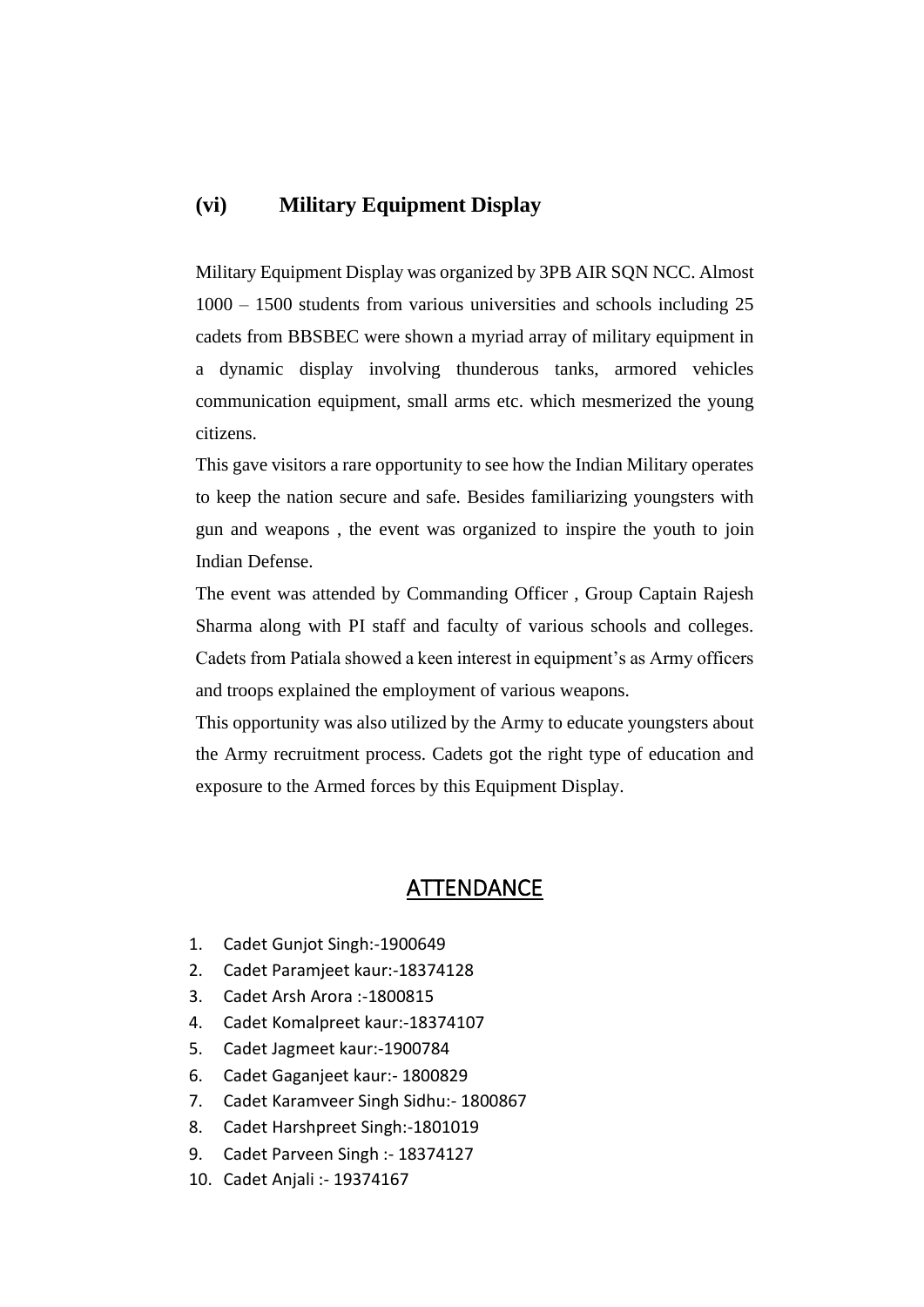- 11. Cadet Armanveer Singh Gill:- 1800814
- 12. Cadet Manish Kumar Verma :- 1800878
- 13. Cadet Bhavneet kaur :- 1800820
- 14. Cadet Arvind kaur:- 1800817
- 15. Cadet Neesha :- 1900789
- 16. Cadet Amandeep Singh :- 2001186
- 17. Cadet Eshandeep Singh :- 2001223
- 18. Cadet Manveer Shah :- 2001272
- 19. Cadet Ritika :- 2001325
- 20. Cadet Ravi :- 1900792
- 21. Cadet Shivani :- 1900750
- 22. Cadet Navjot Singh :- 2001164
- 23. Cadet Nabhpreet Singh :- 2001163
- 24. Cadet lovepreet kaur :- 19355103
- 25. Cadet Ritish Sambyal :- 2001390











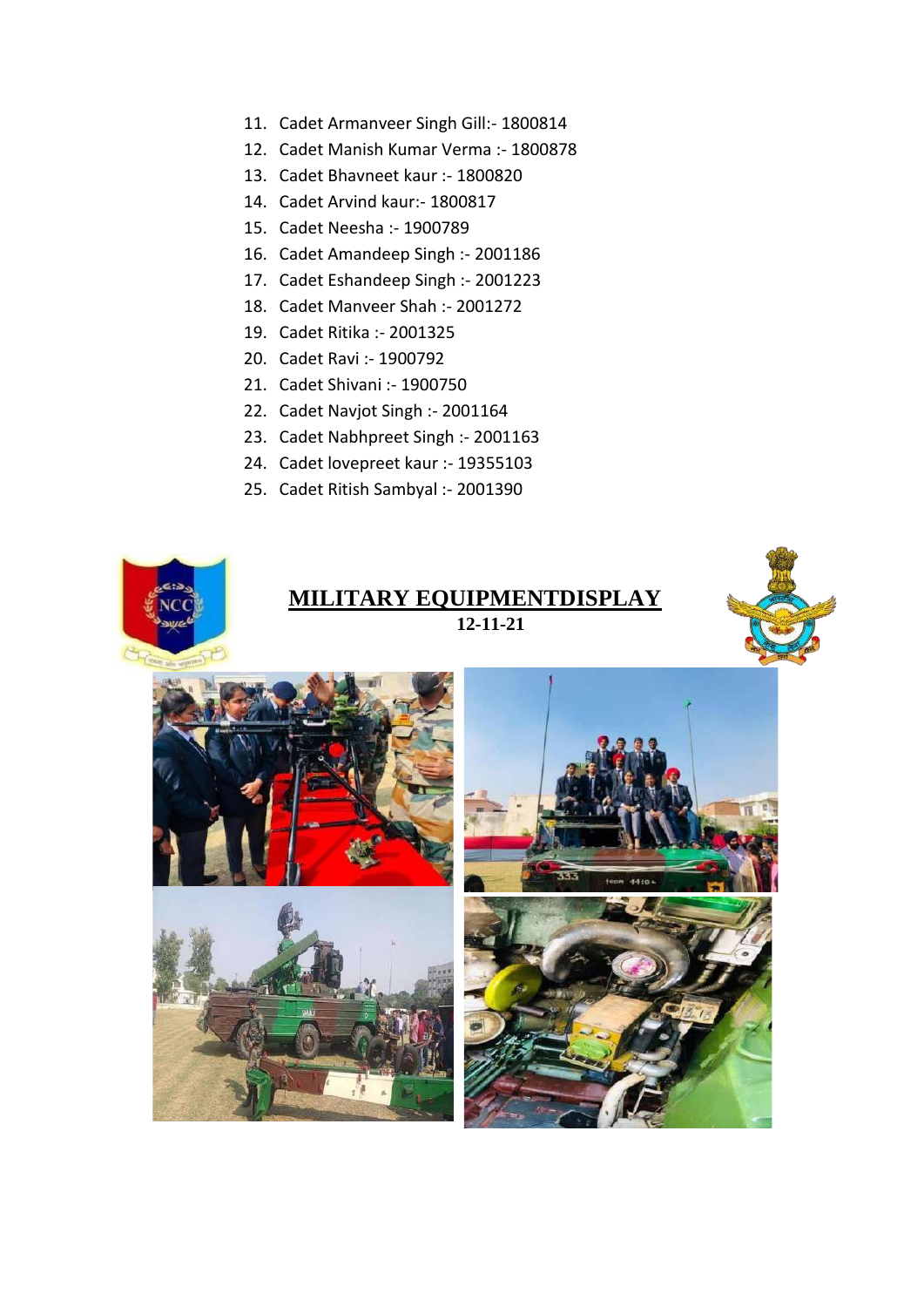#### **(vii) Aircraft Flying Training**

The cadets part of NCC Airforce wing, get opportunity of flying. 06 cadets report at Patiala Airforce station. From there the cadets were briefed about do's and don't at Airforce station. From then the cadets went to hangar with total strength of 6 cadets and saw the aircraft name Pipistrel virus SW 80 aircraft. Falls under micro-light aircraft category and solely served the training requirements of Indian Airforce, Indian Navy and National Cadet Corps.

We are briefed about the different components of the aircrafts starting from turbine to rudder and also the things that was outside of Aircraft. Then finally the time came when we got the chance to sit inside Aircraft along with the Group Captain Rajesh Sharma. Sitting next to him is a whole different experience. CO sir talk to us till we got comfortable he also informed us about basic flight instrument and their functions. This sortie was enough to inspire any youth to join Indian Airforce or to be a part of it. After the memorable flying experience we have a get together with the CO sir who give us encouragement to choose IAF as an career opportunity and a way of life. CO sir tells a lot about IAF and the lifestyle they have and Cadets were filled with courage and excitement of becoming an Officer in Armed forces and keeping the nation before their own selves.

- 1. Cadet Amandeep singh :- 2001186
- 2. Cadet Navjot Singh :- 2001164
- 3. Cadet Nabhpreet Singh :- 2001163
- 4. Cadet Lovepreet Singh :- 1900885
- 5. Cadet Ravi :- 1900792
- 6. Cadet Eshandeep Singh :- 2001223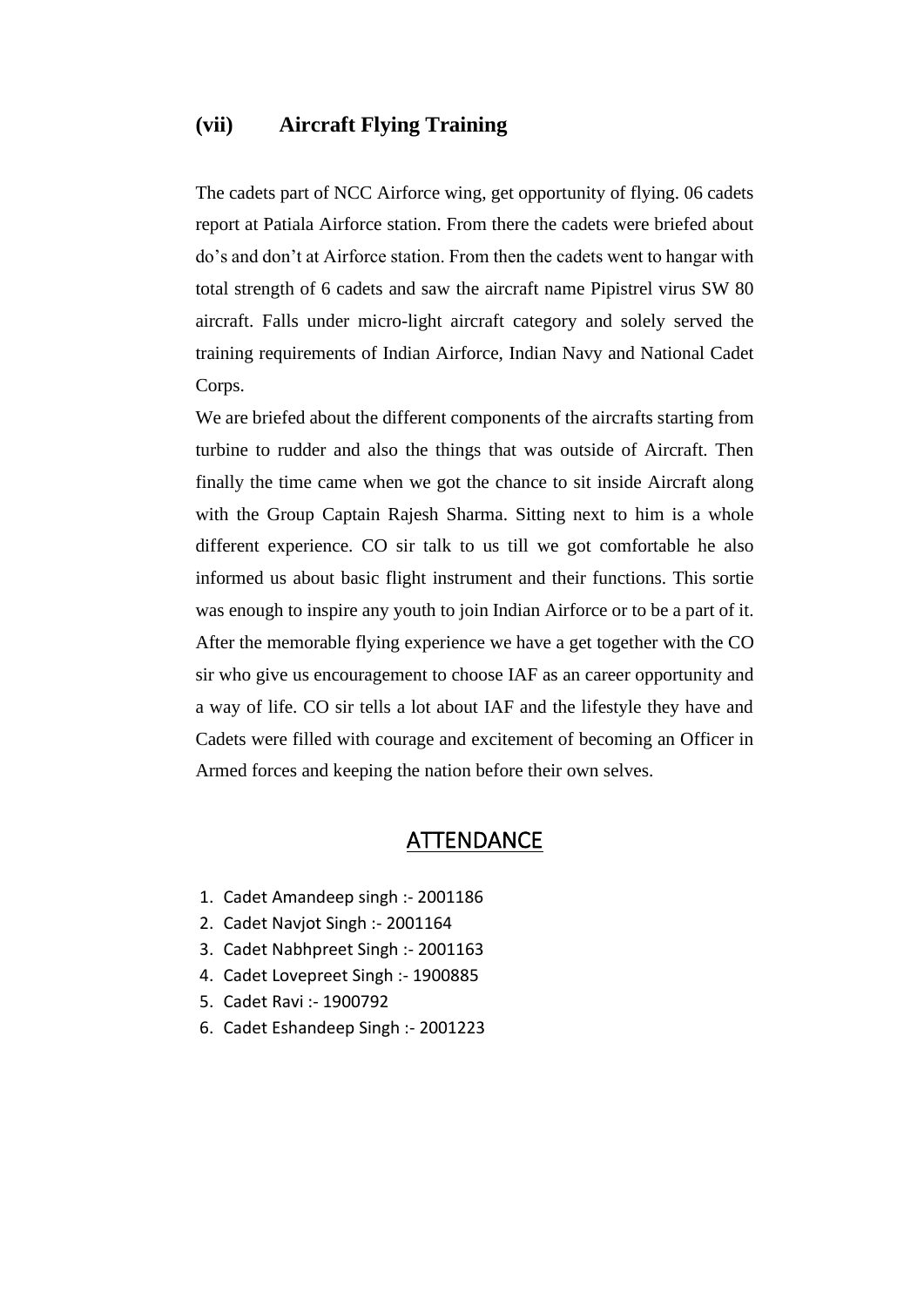



### **FLYING EXPERIENCE VIRUS SW80 AIRCRAFT**

**9-11-2021**



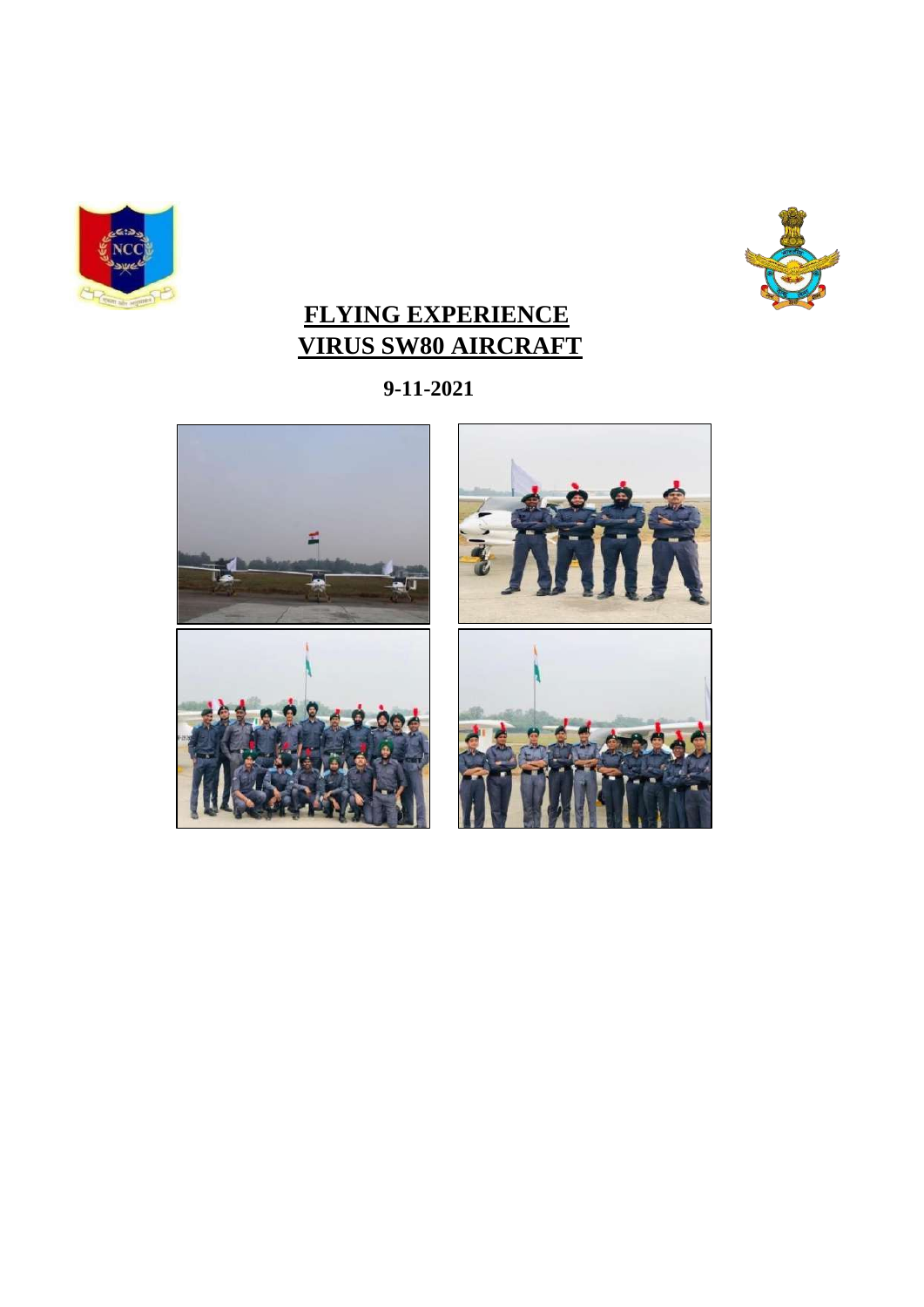#### **(viii) Blood Donation Camp**

The purpose of blood donation camp to get a donor whose blood will be safe to use for the needy. Health benefits of donating blood include good health and reduced risk of cancer and hemochromatosis.

To mark the 351stbirth anniversary of Baba Banda Sing Bahadur (1670- 1716), a blood donation camp was organized by NSS and NCC units of the college on 28.10.2021. The team of doctors from blood bank, civil hospital, Fatehgarh Sahib visited the college for managing this camp.

Chief guest of the day Bibi Jagir Kaur was invited and the students were motivated to donate the blood and 27 students have enrolled and were told about the signification of blood donation for the noble cause. About 60 units of blood were collected from professors, college students and from NCC and NSS cadets. Dr. APS Sethi, Dean Student Affairs thanked the team of doctors and organizing students for the successful conduct of this camp. Dr. Lakhvir Singh, principal congratulated the students who have donated the blood.

- 1. Cadet Gunjot Singh:-1900649
- 2. Cadet Paramjeet kaur:-18374128
- 3. Cadet Arsh Arora :-1800815
- 4. Cadet Komalpreet kaur:-18374107
- 5. Cadet Jagmeet kaur:-1900784
- 6. Cadet Gaganjeet kaur:- 1800829
- 7. Cadet Karamveer Singh Sidhu:- 1800867
- 8. Cadet Harshpreet Singh:-1801019
- 9. Cadet Parveen Singh :- 18374127
- 10.Cadet Anjali :- 19374167
- 11.Cadet Anurag Srivastav:- 1801011
- 12.Cadet Armanveer Singh Gill:- 1800814
- 13.Cadet Manish Kumar Verma :- 1800878
- 14.Cadet Bhavneet kaur :- 1800820
- 15.Cadet Arvind kaur:- 1800817
- 16.Cadet Neesha :- 1900789